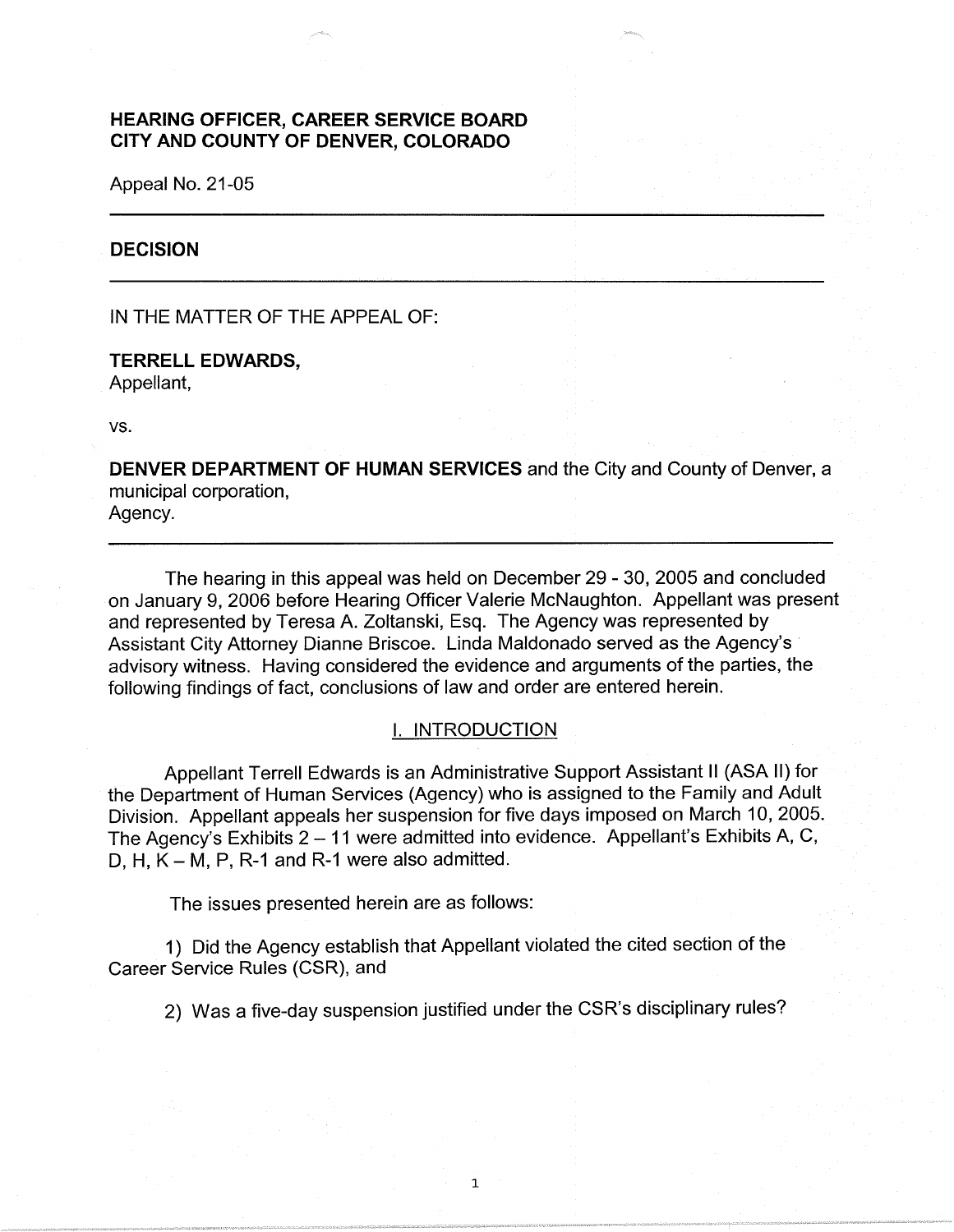### II. FINDINGS OF FACT

The Agency suspended Appellant based upon its claim that Appellant's absences in January and February 2005 violated a number of Career Service Rules. This appeal asserts that Appellant was denied family medical leave in violation of the Family Medical Leave Act (FMLA), 29 USCS 2612, and that she was improperly disciplined for requesting sick leave for family and personal illnesses.

Linda Maldonado, Supervisor ASA I and Appellant's supervisor since September 2004, testified that Appellant requested sick leave in violation of attendance rules on January 4 - 7, 13, 14 and 24, and February 3 and 4, 2005. She asserted that Appellant was absent without authorization on January 27, 28 and 31, and February 10 and 11, 2005. Those absences led to the imposition of 61.5 hours of unauthorized leave, and a letter that discipline was being contemplated.

After a pre-disciplinary meeting on February 24, 2005, Appellant was suspended for violations of specific Career Service Rules. Three previous verbal reprimands, one written reprimand and a three-day suspension were considered in determining the level of discipline to be imposed pursuant to CSR § 16-20. In addition to the five-day suspension, Appellant was ordered to comply with a work plan which required her to provide a doctor's statement for all sick leave used, and to meet with her supervisor weekly for the next thirty days. [Exh. 3.]

Appellant does not dispute the dates and times of her absences. Appellant testified that she applied for intermittent FMLA leave in October 2004 for her undiagnosed abdominal pain and nausea. [Exh. D.] The FMLA coordinator requested additional information, including the time frame covered by the request, an explanation of how the abdominal pain and nausea met the criteria of a serious health condition under the Act, and whether it was a request for intermittent use or future need. [Exh. 8.] In response, Appellant submitted her doctor's notes summarizing the history of treatment. [Exh. L.] The application was denied on December 13th. [Exh. M.]

Appellant learned about the denial from Staff Attorney Nora Nye, Esq., of the Colorado Federation of Public Employees, who then exchanged a series of e-mails and letters with Deputy Manager Kevin Patterson disputing the denial. [Exhs. 5, P.] Appellant testified she relied on Ms. Nye's advice in deciding not to submit the additional information requested by the Agency in support of her FMLA application.  $[Exh. P.]$ 

Ms. Nye testified that she is generally familiar with the requirement of the FMLA as a part of her practice in employment law. Ms. Nye stated she based her recommendation not to submit the information on her opinion that FMLA requires approval of leave by an employer when a physician certifies that a condition qualifies as a serious health condition, unless the employer pays for a second opinion under 29  $USCS \$  2613 (c) and 29 CFR 825.306,  $\frac{1}{11}$  1 & 2(i).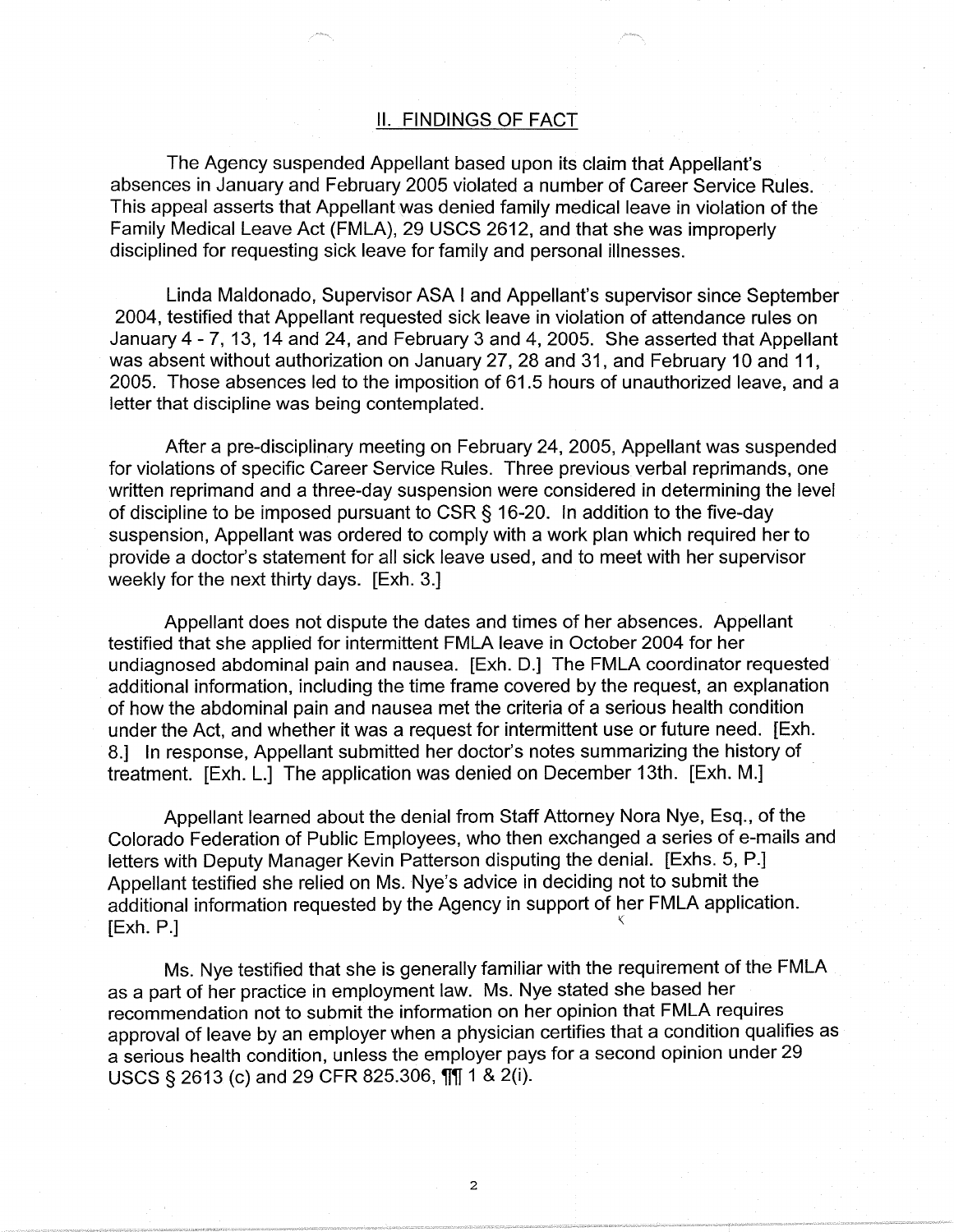Appellant's treating physician Dr. Sereena Coombes testified by telephone that · Appellant was sometimes seen two or three times a month during this period for a recurring infection requiring antibiotics, and therefore needed family medical leave for absence plus treatment. Dr. Coombes stated the condition was later diagnosed as vaginal cysts, but that at the time of the application for leave, only the symptoms were medically certain. She confirmed that Appellant filled out the certification form's first five questions, including the section requiring a description of the medical facts, in which Appellant wrote "abdominal pain and nausea." [Exh. D.] Appellant returned to the doctor's office in November with a request that the doctor list the dates of other treatment. The doctor did so. [Exh. L.]

Senior Agency Personnel Analyst Paul Sienkiewicz testified that as Agency FMLA coordinator he checks applications to make sure they contain the medical facts needed to qualify for family medical leave. On November 12, 2004, he requested clarification of the dates of coverage, whether it was a request for intermittent or continuous leave, and an explanation of how the listed symptoms qualified as a serious health condition. [Exh. 8.] In response, Appellant submitted Dr. Coombes' note listing other dates of treatment, and informed Mr. Sienkiewicz that she would not be submitting any other information. The committee decided Appellant had not answered the questions in the November 12th letter, and denied the application for leave. [Exh. M.]

Deputy Manager Kevin Patterson testified that he was a part of the committee that reviewed and denied Appellant's application for leave because it did not indicate a serious health condition. He also stated it was the policy of the Agency to give leave without pay (LWOP) if there is a pattern of abuse of sick leave, and that doctor's notes were to be submitted as soon as the employee returned to work. In the Family and Adult Division, employees with leave balances under 40 hours were required to obtain pre-approval for certain types of leave.

Appellant testified that when Ms. Maldonado became her supervisor in Sept. 2004, they discussed her excessive use of leave. Appellant informed Ms. Maldonado that she goes to the doctor a lot, and Ms. Maldonado responded with a suggestion that she apply for FMLA. "She was protecting my job," stated Appellant. Appellant was placed under stricter attendance rules on November 9, 2004 because her supervisor believed she was taking excessive time off. Those rules required her to give her supervisor at least 24 hours notice of any request for sick leave, obtain her immediate supervisor's permission before she left work, and submit a doctor's verification that she was ill and unable to work when requested. [Exh. C.] Ms. Maldonado discussed the new rules with Appellant, gave her the original and placed a copy in her file. In addition, all employees under Ms. Maldonado were instructed to call her at home when sick, and to keep a sick leave balance of at least 40 hours. Ms. Maldonado met with Appellant in January on her attendance issues in an attempt to impress Appellant with the seriousness of the problem.

Appellant admitted the following facts with regard to her leave requests. On Jan.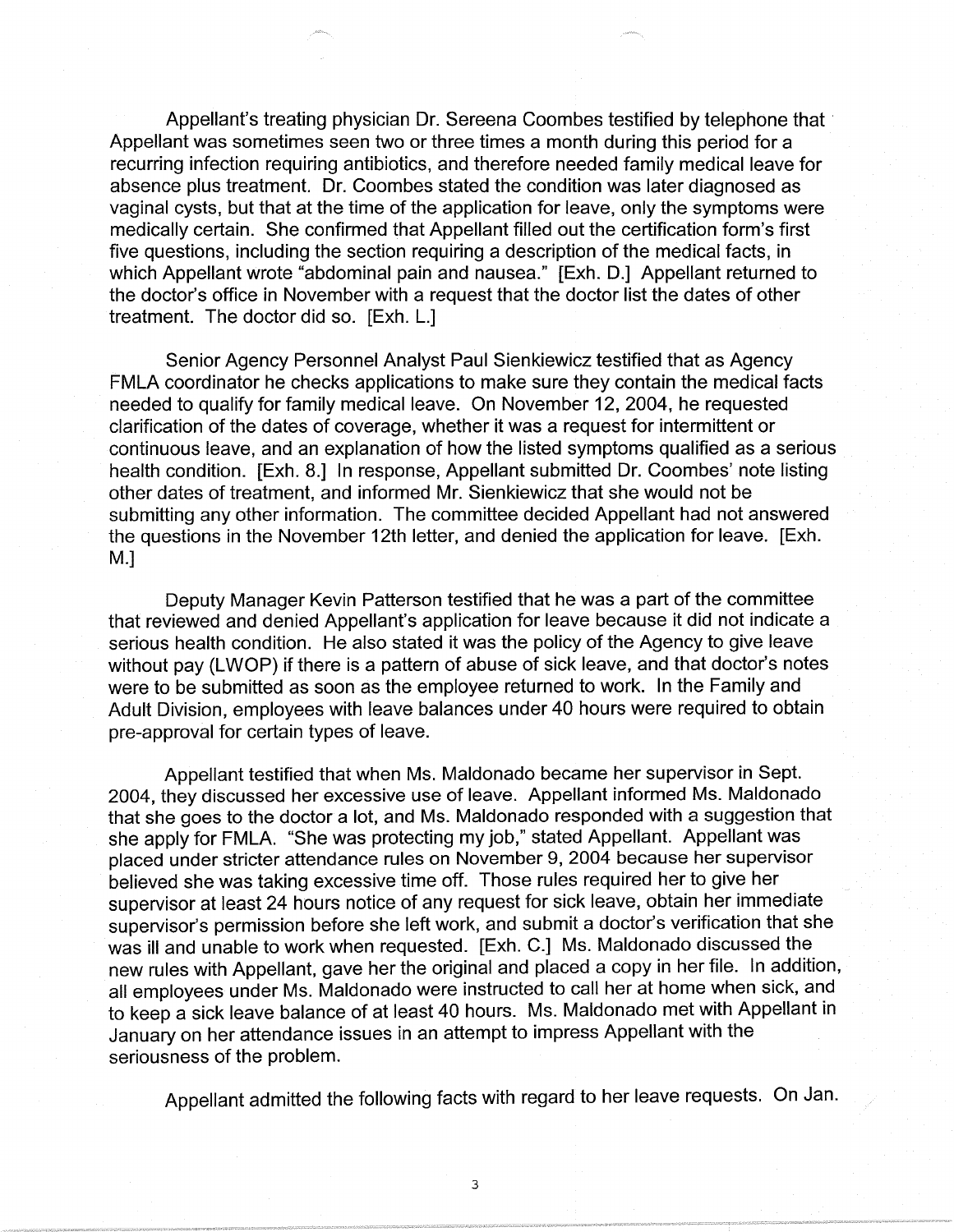4<sup>th</sup> she left a message on Ms. Maldonado's work number that she was home sick, then called the backup supervisor and asked that the message be forwarded to Ms. Maldonado. On Jan.  $5<sup>th</sup>$ , she left a voice mail message for Ms. Maldonado that a coworker named Bernadine gave her permission to go home early because of an upset stomach. On Jan.  $6<sup>th</sup>$  and  $7<sup>th</sup>$ , she left a message that she was sick. She informed Ms. Maldonado that she did not go to the doctor on those days because she could not afford to pay for the medications that would be prescribed. On Jan.  $13<sup>th</sup>$ . Appellant called in sick because of abdominal pains. On Jan. 14<sup>th</sup>, Appellant was again off sick and went to her doctor, who agreed only to provide her with a note that said, "stated she has been ill from 1-3 to 1-14." [Exh. 11, p. 3.] Ms. Maldonado did not accept that note as justification for approved sick leave. On Jan.  $24<sup>th</sup>$ , Appellant called in sick. On Jan. 27<sup>th</sup>, Appellant left early after informing a co-worker that her daughter was sick. On Jan. 28<sup>th</sup> and 31<sup>st</sup>, Appellant arrived at work late. On Feb. 3<sup>rd</sup>, Appellant telephoned Ms. Maldonado that she had been seen in the emergency room the night before and would not be in. Appellant called in sick on Feb. 4<sup>th</sup> because the emergency room doctor recommended that she stay off work for 48 hours. The emergency room documents were turned in to her supervisor late because Appellant had left them in her father's truck. [Exh. R.]

Appellant testified that when she asked to leave early to attend court on Feb.  $2<sup>nd</sup>$ . Ms. Maldonado "was at her rope's end with me," and refused. Appellant then asked for Feb.  $10^{th}$  and  $11^{th}$  off so she could attend a court appearance made necessary by her failure to appear on Feb. 2<sup>nd</sup>, or there would be a warrant out for her arrest. At Ms. Maldonado's urging, Appellant produced a document related to that request. After reviewing it, Ms. Maldonado told her the document did not indicate Appellant needed to be off work for those two days, and so that request too was denied. At the hearing, Appellant admitted she needed the time off on Feb. 2<sup>nd</sup> to pay her rent by 3:00 p.m. rather than go to court, since it was then two months' overdue. Ms. Maldonado testified that the court documents given to her by Appellant showed that the Feb.  $10^{th}$  matter was in fact an answer date rather than a hearing or trial.

As a result of her absences on the above fourteen days, Appellant received 61.5 hours of unauthorized leave without pay, all of which was caused by denial of sick leave, and an additional 40 hours of LWOP. [Exhs. 11, H.] At the beginning of the year, Appellant had a sick leave balance of eight hours. At the end of January, that increased to twelve hours. [Exh. H, p. 1.]

## Ill. ANALYSIS

In this de novo hearing on the appropriateness of the five-day suspension, the Agency has the burden to show by a preponderance of the evidence that Appellant violated the disciplinary rules as alleged, and that the discipline was within the range of discipline that can be imposed under these circumstances. Turner v. Rossmiller, 535 P.2d 751 (Colo. App. 1975.); In re Gustern, CSA 128-02, 20 (12/23/02).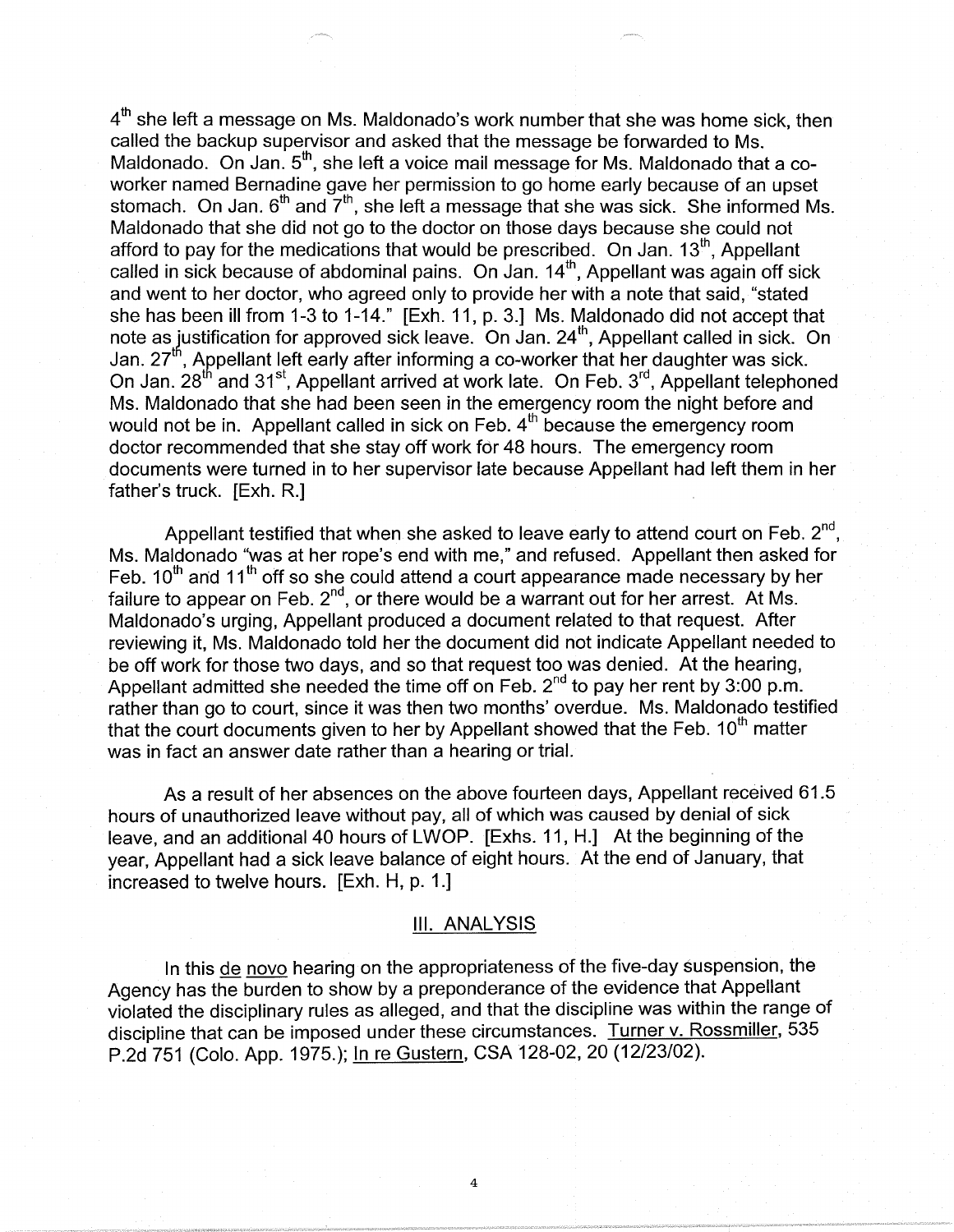The absences used to support the discipline include nine days for which Appellant requested sick leave and was given unauthorized leave without pay, and one day for which Appellant claims the right to use FMLA leave to care for her daughter. The absences also include two instances of tardiness and two days when Appellant informed her supervisor she would be absent to attend to a legal matter. Appellant claims that if the FMLA leave had been granted, the discipline would not have occurred.

#### A. Sufficiency of FMLA Certification

Appellant contends that the Agency was required to accept the doctor's certification that her condition met the definition of a serious health condition under the Act, or to pay for a second opinion under 29 USCS  $\S$  2613(c). The Agency argues that the certification must include all information required by paragraph (b) of that statute in order to be sufficient, and that Appellant's certification did not explain either the nature of the leave requested or facts sufficient to conclude that the symptoms indicated a serious health condition under the Act.

"A certification is presumptively valid if it contains the required information and is signed by the health care provider." Harcourt v. Cincinnati Bell Tel. Co., 383 F.Supp. 2d 944, 956 (S.D. Ohio 2005). Thus, the certification must include "the appropriate medical facts within the knowledge of the health care provider regarding the condition", and, if a request for intermittent leave, the dates and expected duration of treatment and the medical necessity for such leave. 29 USCS § 2613(b)(3) and (6); 29 CFR § 825.306(b)(1). An employer "is entitled under the FMLA to seek further information with specific medical facts and verification of its employee's request for leave." Woods v. DaimlerCrysler Corp., 409 F.3d 984, 992  $(8<sup>th</sup>$  Cir. 2005). An employer's failure to ask for a complete medical certification may be deemed a waiver of its right to require it. Pendarvis v. Xerox Corp., 3 F.Supp. 2d 53 (D.C. Dist.Col. 1998).

Here, Appellant's certification was incomplete by virtue of its failure to indicate the existence of a serious medical condition. "Abdominal pain and nausea", the medical facts listed on the Form WH-380, approved for use as the certification of the health care provider under 29 CSR§ 825.306(b), were determined at hearing to have been written by Appellant. Appellant's doctor testified that those are physical symptoms that may be minor and short-lived. The regulations specifically list an upset stomach as an example of a condition which would ordinarily be excluded from coverage as a serious health condition. 29 CFR § 825.114(c.) The Agency was entitled to request further information from which it could determine whether the condition was serious, as well as whether it was a request for intermittent leave. Appellant's failure to provide that information justified the Agency's denial of leave under the FMLA.

In addition, since Appellant did not submit a timely request under CSR§ 11-153 that the Jan.  $27<sup>th</sup>$  absence be treated as family medical leave for care of her daughter, Appellant may not now claim that she is entitled to protection under the FMLA for that absence.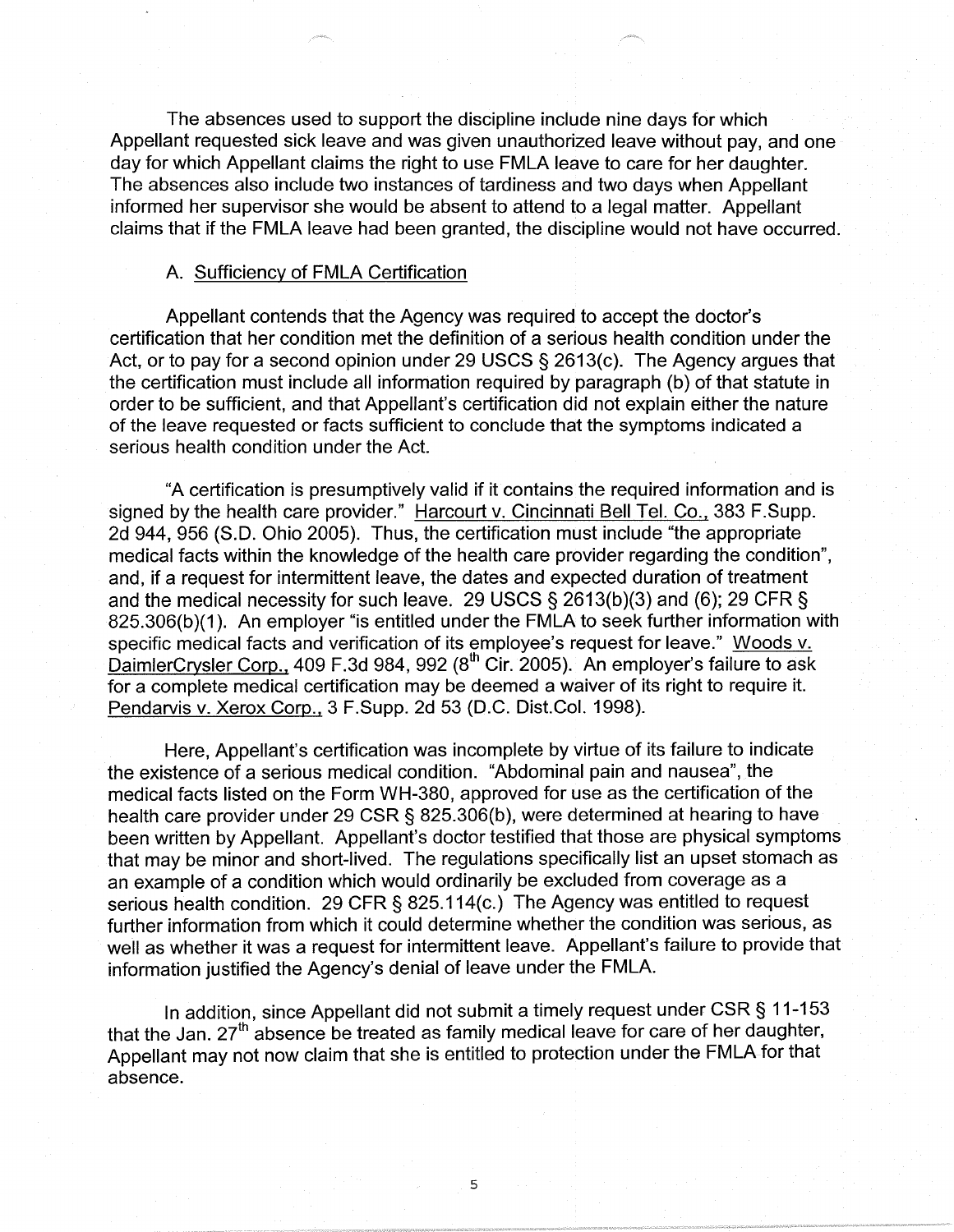## B. Violation of Career Service Disciplinary Rules

Appellant also claims the Agency failed to prove that her January and February absences violated the rules cited in the disciplinary letter. The Agency bears the burden to prove these violations by a preponderance of the evidence. In re Roberts, CSA 179-04, 3 (6/29/05.)

> i. CSR § 16-50 A. 1), Gross negligence or willful neglect of duty; and CSR§ 16-51 A. 6), Carelessness in the performance of duties.

The Agency claims that Appellant was grossly negligent and careless based upon the number of her absences in January and February. Since the Agency did not present any evidence that Appellant failed to perform any assigned duty when she was at work, I find that Appellant violated neither rule. In re Martinez, CSA 19-05, 6 (6/27/05.)

# ii. CSR § 16-50 A. 3), Dishonesty

The Agency argues that Appellant was dishonest when she informed Ms. Maldonado she needed Feb.  $10^{th}$  and  $11^{th}$  off to appear in court or an arrest warrant would be issued against her. Ms. Maldonado learned by reviewing the pleading given to her by Appellant that Appellant had an answer date for a forcible entry and detainer (FED) action to avoid eviction. Ms. Maldonado concluded that Appellant did not need an entire day to file an answer, and denied the request. Appellant's submission of the court paperwork indicates she was simply unfamiliar with the nature of the proceedings rather than intentionally deceptive. The Agency submitted no additional evidence in support of this allegation.

iii. CSR § 16-50 A. 7), Refusal to comply with instructions

The Agency established that Appellant was ordered in November to give Ms. Maldonado 24 hours' notice of any request for sick leave, and that Appellant called in sick on eight occasions in January and February (Jan.  $4<sup>th</sup>$ ,  $6<sup>th</sup>$ ,  $7<sup>th</sup>$ ,  $13<sup>th</sup>$ ,  $14<sup>th</sup>$ ,  $24<sup>th</sup>$ , and Feb. 3<sup>rd</sup> and 4<sup>th</sup>) without prior notice to her supervisor. Appellant left her work station without informing her supervisor on Jan  $5^{\text{th}}$ , and Jan 27 $^{\text{th}}$ , in violation of Ms. Maldonado's order to inform her directly if she had to leave. On this evidence, I find that Appellant refused to comply with her supervisor's orders on attendance.

iv. CSR § 16-50 A. 13), Unauthorized absence from work

The Agency next asserts that Appellant violated the above rule by virtue of the January and February absences. Of those fourteen occasions, the Agency proved that Appellant failed to report for work on Feb. 10<sup>th</sup> and 11<sup>th</sup> despite her supervisor's denial of her leave request, in violation of this rule. The Agency also established that Appellant left work early without authorization on Jan.  $5<sup>th</sup>$  and  $27<sup>th</sup>$ . Appellant has admitted these absences, but stated she believed notifying her co-workers before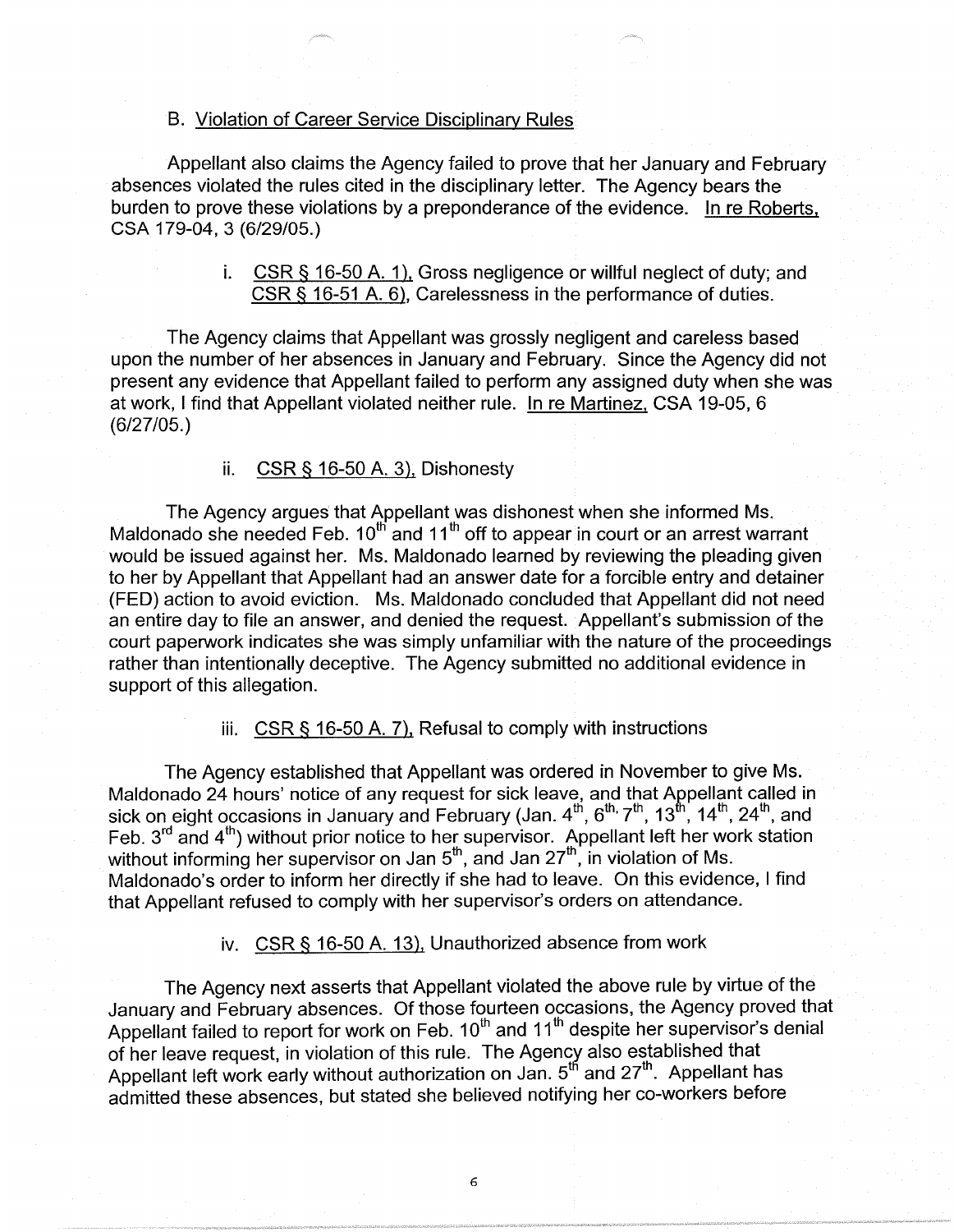leaving work was sufficient on Jan.  $5<sup>th</sup>$  and  $27<sup>th</sup>$  since she could not locate a supervisor. Ms. Maldonado credibly testified that there is always a backup supervisor present to whom Appellant should have reported her need to leave, and that supervisors must be informed that an employee is leaving in order to provide staff coverage for the division's lobby.

## v. CSR § 16-51 A. 1), Tardiness

The Agency proved that Appellant reported to work after the scheduled start time of her shift on Jan. 28<sup>th</sup> and 31<sup>st</sup>, and she was given two hours' unauthorized LWOP therefor. Appellant presented no facts that would have excused that tardiness. I find the Agency has established this violation.

## vi. CSR§ 16-51 A. 3), Abuse of leave

An abuse of leave requires some evidence that Appellant knowingly took paid leave to which she was not entitled under CSR Rule 11. Appellant acknowledged at the hearing that she had no accrued sick leave during this period, and that she was forced to take unpaid leave when she became sick. The leave history shows that Appellant in fact had a sick leave balance of eight hours on January 1<sup>st</sup>, and twelve hours on January 31<sup>st</sup>, but was not allowed to use it in January or February. Appellant did take not abuse the employment benefit of paid leave in violation of this rule merely by informing her supervisor that she would not be in because she was sick, since the Agency did not grant any paid leave for those absences.

#### vii. CSR§ 16-51 A. 10), Failure to comply with instructions

Finally, the Agency claims Appellant failed to comply with her supervisor's instructions. It is conceded that Ms. Maldonado instructed Appellant to call her at home two hours before the start of the shift when she was ill, and to submit a doctor's note as soon as she returned. Appellant failed to comply with these rules on Jan. 4<sup>th</sup>, 6<sup>th</sup>, 7<sup>th</sup>, 13<sup>tt</sup> and 24<sup>th</sup>, as well as on Feb. 3<sup>rd</sup> and 4<sup>th</sup>. The Agency also proved that Appellant left her work station without notifying her immediate supervisor on Jan.  $5<sup>th</sup>$  and  $27<sup>th</sup>$ , in violation of the November 2004 expectations. The Agency therefore proved Appellant violated this rule.

#### C. Appropriateness of Penalty

The Agency proved that Appellant violated the rules prohibiting unauthorized absence from work, tardiness, refusal to obey orders and failure to comply with instructions. The final issue is whether the Agency's imposition of a five-day suspension was in conformity with the Career Service Rules regarding progressive discipline. CSR§§ 16-10, 16-20.

The Agency considered that Appellant had received three verbal reprimands, a written reprimand and a three-day suspension during the past three years of her